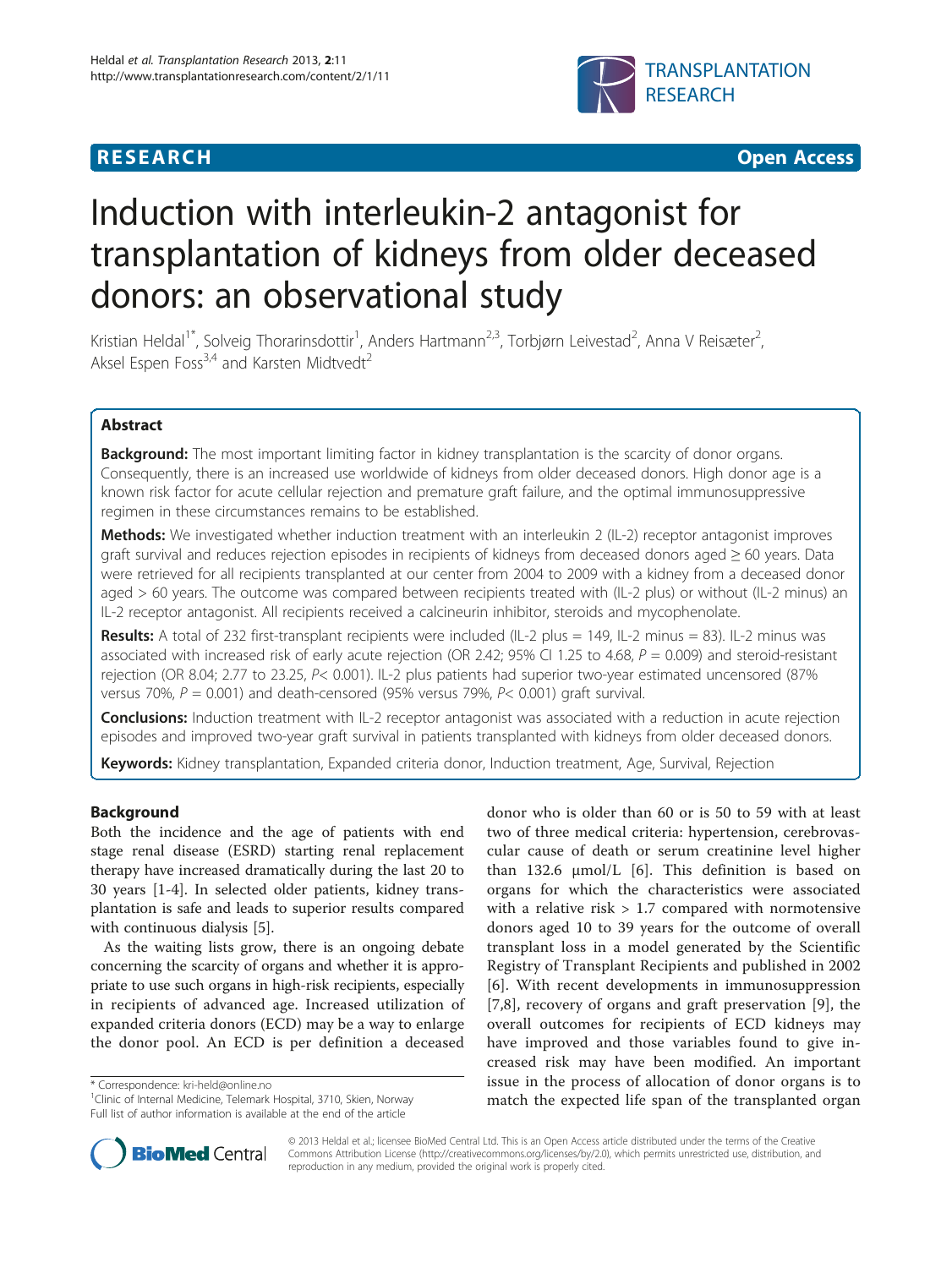to the expected life span of the recipient. An old-for-old allocation strategy has been used as a tool for matching the organ with the recipient's needs and thereby giving older ESRD patients a possibility of receiving a transplant without displacing younger patients from the waiting list [\[10](#page-7-0)].

The optimal immunosuppressive regimen for kidney transplantation in an old-to-old setting is not established [[11](#page-7-0)]. Older recipients have a less active immune response and consequently develop fewer acute rejection episodes than younger recipients [[12](#page-7-0)]. Accordingly, some authors have proposed that older recipients may need less intense immunosuppression, thus avoiding potentially detrimental side effects such as serious infections or malignancies [[13\]](#page-7-0). However, kidneys from older deceased donors may be more immunogenic [[14,15\]](#page-7-0). This is believed to be the result of non-specific injuries that induce a proinflammatory milieu which, in turn, may activate immune responses [\[16\]](#page-7-0). In the Eurotransplant Senior Program, only patients who were transplanted with kidneys from older donors (> 65 years) had a significantly increased rate of acute rejection episodes and only about half of these patients received induction treatment (IL-2 receptor antagonist or T-cell depletion) [[10](#page-7-0)]. The optimal level and type of immunosuppression in recipients of kidneys from older donors need to be clarified [\[5,11\]](#page-7-0).

The aim of our study was to investigate whether there was any change in outcome after the introduction of induction treatment with an IL-2 receptor antagonist in recipients of first kidney transplants of organs from deceased donors over 60 years of age.

# Methods

The study was approved by Oslo University Hospital and by the regional committee for medical and health research ethics. All patients included gave their consent for the use of their clinical data in research. Clinical and survival data for all patients who received a kidney transplant from a deceased donor older than 60 years at Oslo University Hospital between 2004 and the end of 2009 were retrieved from the Norwegian Renal Registry. The last update of the survival data was performed on 31 December 2012. Patients not treated with a calcineurin inhibitor (CNI) as part of the initial regimen were excluded. Outcome variables including serum creatinine values for each individual are reported yearly to the registry. Information about immunosuppression reflects the initial regimen used by each patient and that at discharge from the transplant centre after 10 weeks. Time on dialysis was defined as the time from start of chronic dialysis to the time of transplantation. Delayed graft function (DGF) was defined as the need for dialysis the first week after transplantation and included patients with primary nonfunction. All acute rejection episodes were registered, and

the vast majority were biopsy proven. HLA mismatch was analyzed as no mismatch versus any mismatch for HLA-A, -B and -DR, respectively.

In this study, the standard immunosuppressive protocol for all adult kidney transplant recipients consisted of a CNI (cyclosporine A (CsA) or tacrolimus), mycophenolate mofetil (MMF) and corticosteroids. From 2007, induction treatment with an interleukin 2 receptor (IL-2) antagonist (basiliximab) was added to this regimen. Initial CsA C2 target levels were 900 to 1100 μg/L, tapered to 800 μg/L by two months and thereafter CsA C0 levels were 100 to 200 μg/L with gradual reduction towards CsA C0 of 75 to 125 μg/L in the long-term maintenance phase. From January 2007, tacrolimus was introduced as first choice CNI for recipients younger than 50 years of age without known impaired glucose tolerance, and trough levels were targeted at 3 to 7 μg/L [[17\]](#page-7-0). Recipients older than 50 years and recipients with pre-transplant impaired glucose tolerance still received CsA as first choice CNI. Throughout the study, MMF one gram twice daily in CsA recipients and 750 mg twice daily in tacrolimus recipients was used.

Kidneys from deceased donors are accepted at our center without any upper age limit. The decision to accept an organ is made based on an overall judgment of the medical condition of the donor, including hypertension, diabetes, malignancies and age, actual kidney function (diuresis, creatinine and urea concentrations, estimated glomerular filtration rate > 60 mL/min) and results of chemical and microscopic urine analyses. No patient in the study received an organ from a non-heartbeating donor.

A two-sided unpaired t-test or Mann–Whitney U-test was used, as appropriate, to compare groups. Fisher's exact test was used to analyze binary data. Uni- and multivariable logistic regression models were used to evaluate variables associated with the development of acute rejection episodes. Survival analyses were performed using the Kaplan-Meier method and Cox proportional hazard models with uncensored and death-censored graft survival as outcomes in the analyses. Available variables with suspected association with the outcome were first tested in univariable models. Variables with possible associations defined as a *P*-value  $\leq$  0.2 in the univariable model, were then included in the final multivariable models. Recipient age and gender were implemented in all models regardless of the results in the univariable model. There were no missing values in the dataset for any of the variables included in the multivariable Cox models. Accordingly, no patient was excluded from the multivariable models because of missing values. Two patients were excluded in the acute rejection logistic regression model because of missing values for cold ischemia time. All statistical analyses were performed using the statistical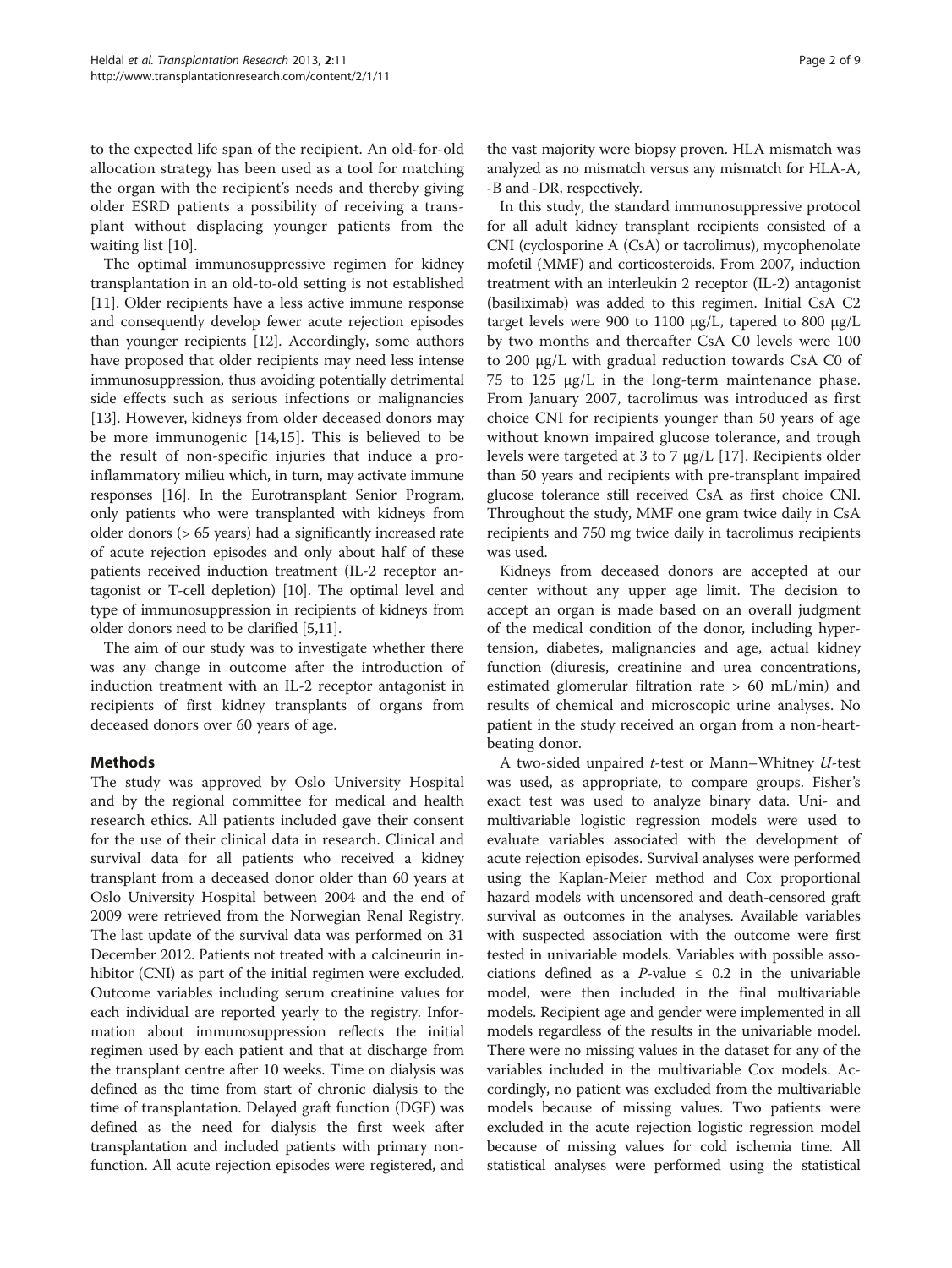<span id="page-2-0"></span>software package IBM SPSS Statistics® (version 19.0; IBM, Armonk, NY, USA).

# Results

Between 2004 and the end of 2009, 1,593 kidney transplants were performed at our center. A total of 241 (14%) first-transplant recipients received a kidney from a deceased donor older than 60 years. Seven recipients did not receive CNI at transplantation, one received combined heart and kidney transplants and one received two kidneys. These recipients were excluded, leaving 232 recipients to be included in the final analyses. The majority received CsA  $(N = 206)$ ; 164 recipients  $(71%)$  were male. The median age of recipients at time of transplantation was 64.6 years (range 14.9 to 82.8 years). Median donor age was 67.0 years (60.2 to 89.0 years). One

| <b>Table 1 Transplantation characteristics and</b> |  |
|----------------------------------------------------|--|
| immunosuppressive treatment                        |  |

|                                              | IL-2 plus           | IL-2 minus          | Ρ     |
|----------------------------------------------|---------------------|---------------------|-------|
|                                              | $(N=149)$           | (N=83)              |       |
| Characteristics                              |                     |                     |       |
| Recipient gender (male)                      | 105 (71%)           | 59 (71%)            | ns    |
| Recipient age (years);<br>median (range)     | 64.5 (14.9 to 82.8) | 65.8 (32.1 to 80.5) | ns    |
| Donor gender (male)                          | 100 (67%)           | 38 (46%)            | 0.002 |
| Donor age (years); median<br>(range)         | 67.6 (60.2 to 89.0) | 65.5 (60.3 to 78.8) | 0.03  |
| Time on dialysis (years);<br>median (range)  | $1.5$ (0.0 to 6.3)  | 1.4 (0.0 to 5.9)    | ns    |
| Diabetic nephropathy                         | 14 (9%)             | 8 (10%)             | ns    |
| Vascular nephropathy                         | 40 (27%)            | 32 (38%)            | ns    |
| PRA positive recipients                      | 10 (7%)             | 4 (5%)              | ns    |
| Any HLA-A mismatch                           | 122 (82%)           | 62 (75%)            | ns    |
| Any HLA-B mismatch                           | 130 (87%)           | 78 (94%)            | ns    |
| Any HLA-DR mismatch                          | 82 (55%)            | 41 (49%)            | ns    |
| CMV-positive recipient                       | 125 (84%)           | 57 (69%)            | 0.01  |
| CMV-positive donor                           | 121 (82%)           | 72 (87%)            | ns    |
| Cold ischemia time<br>(hours); mean $\pm$ SD | $14.4 \pm 5.1$      | $13.3 \pm 4.9$      | ns    |
| Transplant year                              |                     |                     |       |
| 2004                                         | 0                   | 24                  |       |
| 2005                                         | 6                   | 26                  |       |
| 2006                                         | 6                   | 26                  |       |
| 2007                                         | 43                  | 6                   |       |
| 2008                                         | 46                  | 0                   |       |
| 2009                                         | 48                  | 1                   |       |
| Initial CNI                                  |                     |                     |       |
| CsA                                          | 126 (85%)           | 80 (96%)            | 0.008 |
| Tacrolimus                                   | 23 (15%)            | 3(4%)               | 0.008 |
| PRA, panel-reactive<br>antibodies            |                     |                     |       |

hundred and forty-nine recipients were treated with IL-2 antagonist (IL-2 plus) versus 83 recipients without IL-2 antagonist treatment (IL-2 minus). Median follow-up was 4.4 years (range 0 to 8.9 years). Recipient age and sex, time on dialysis before transplantation, HLAmismatches (−A, -B, -DR), cold ischemia time (CIT) and DGF did not differ between the groups. The proportion of cytomegalovirus (CMV)-positive recipients and male donors, as well as the donor age, was significantly higher in the IL-2 plus group. Baseline characteristics are presented in Table 1. At 10 weeks after transplantation, patients in the IL-2 plus group had significantly lower CsA C0 concentrations than those in the IL-2 minus group. Details of immunosuppression at 10 weeks are presented in Table 2. Seventy-nine patients died during the follow-up. Causes of death were cardiovascular

| Table 2 Follow-up variables; immunosuppression, |  |
|-------------------------------------------------|--|
| outcome and cause of graft loss                 |  |

|                                                | IL-2 plus          | IL-2 minus         | P       |
|------------------------------------------------|--------------------|--------------------|---------|
|                                                | (N=149)            | $(N=83)$           |         |
| Immunosuppression at<br>10 weeks               |                    |                    |         |
| CsA                                            | 99 (67%)           | 60 (77%)           | ns      |
| Tacrolimus                                     | 31 (21%)           | 10 (13%)           | ns      |
| mTOR inhibitor                                 | 14 (10%)           | 9 (12%)            | ns      |
| CsA dose (mg/day)                              | $250.5 \pm 73.5$   | $255.4 \pm 87.8$   | ns      |
| CsA C0 concentration                           | $151.4 \pm 56.5$   | $183.3 \pm 85.6$   | 0.01    |
| Tacrolimus dose (mg/day)                       | $5.65 \pm 2.95$    | $8.70 \pm 4.64$    | ns      |
| Tacrolimus concentration                       | $7.3 + 2.1$        | $9.2 \pm 2.3$      | ns      |
| Prednisolone dose (mg/day)                     | $12.4 \pm 5.6$     | $13.6 \pm 5.6$     | ns      |
| MMF (mg/day)                                   | $1678.1 \pm 402.9$ | $1750.0 \pm 619.9$ | ns      |
| Outcome                                        |                    |                    |         |
| Delayed graft function                         | 53 (36%)           | 29 (35%)           | ns      |
| Acute rejection 90 days post<br>transplant     | 29 (20%)           | 34 (41%)           | 0.001   |
| Acute rejection 180 days post<br>transplant    | 38 (26%)           | 35 (42%)           | 0.01    |
| Steroid-resistant rejection<br>(biopsy proven) | 5 (3%)             | 18 (22%)           | < 0.001 |
| C4D positive biopsy                            | 4 (5%)             | 4 (3%)             | ns      |
| Cause of graft loss                            |                    |                    |         |
| Death with functioning graft                   | 32 (22%)           | 24 (29%)           | ns      |
| Primary non-function                           | 0                  | 6(7%)              | 0.002   |
| Primary vascular thrombosis                    | 3(2%)              | 2(2%)              | ns      |
| Rejection                                      | 5 (3%)             | 10 (12%)           | 0.02    |
| Recurrent primary disease                      | 0                  | 1(1%)              | ns      |
| Urological complications                       | 1(1%)              | 0                  | ns      |
| De novo glomerulonephritis                     | 1(1%)              | $\Omega$           | ns      |
| Insufficient graft function                    | 0                  | 2(2%)              | ns      |
| Not specified                                  | 2(1%)              | 2(2%)              | ns      |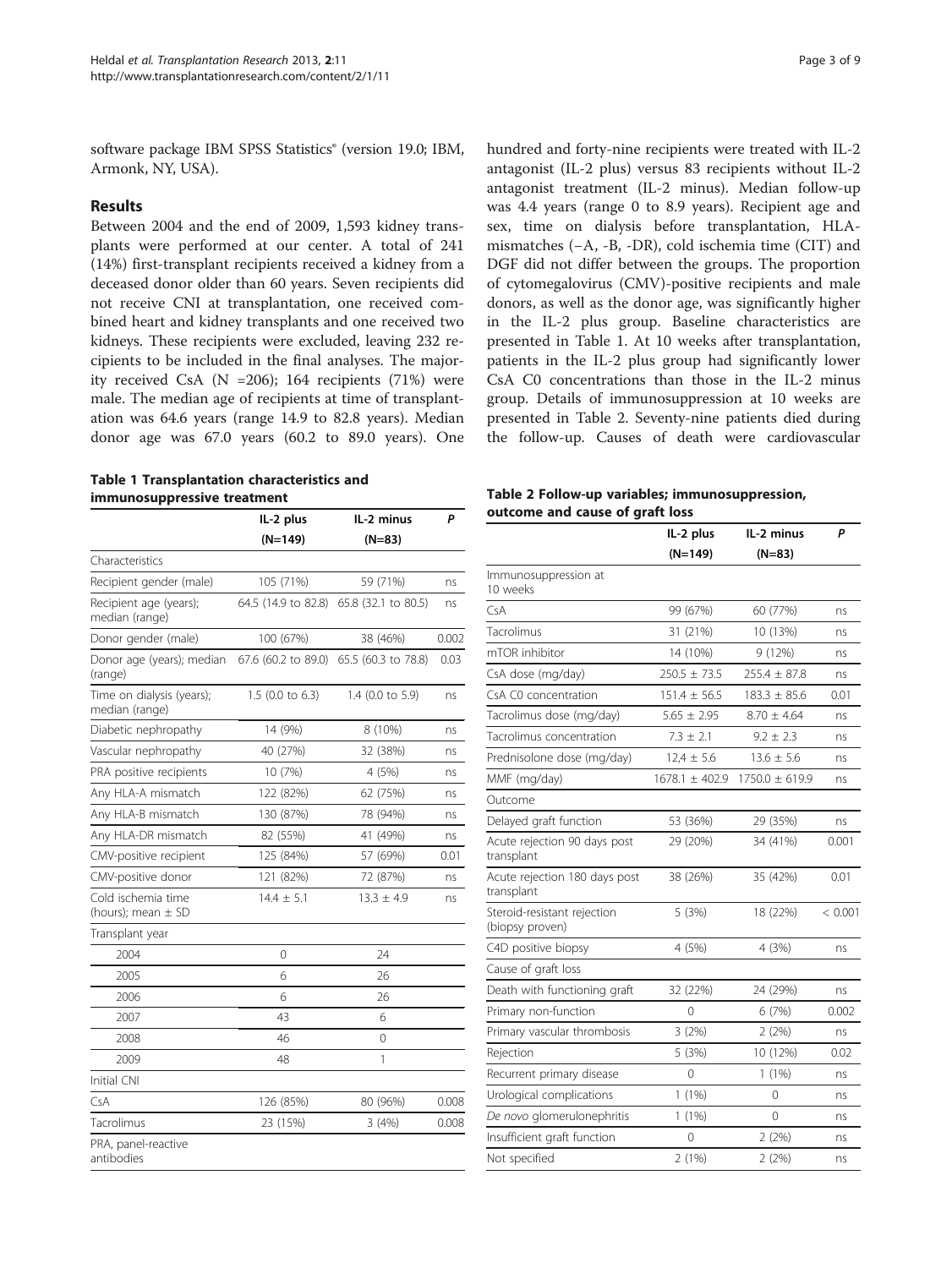diseases in 31 patients, infection in 22 patients, malignancy in 10 patients, gastro-intestinal diseases in 6 patients and miscellaneous in 10 patients. The causes of death were balanced between the groups.

In the IL-2 plus group, there were significantly lower rates of acute rejection episodes after 90 days ( $P = 0.001$ ) and 180 days ( $P = 0.01$ ). In addition, the rate of steroidresistant rejection (P< 0.001) was also significantly lower in the IL-2 plus group. We identified a highly significant improvement in two-year uncensored and death-censored graft survival in the IL-2 plus group compared with the IL-2 minus group (Figures 1 and 2). During the observation time, 44 grafts (30%) were lost in the IL-2 plus group versus 47 grafts (57%) in the IL-2 minus group. Rejection data and causes of graft loss are compared in Table [2](#page-2-0). There were a total of 136 treated acute rejection episodes. The distribution of transplant indication biopsy Banff scores are presented in Figure 3. Four patients were diagnosed and treated for an acute rejection episode without biopsy-verification. Two patients had non-representative biopsies. Most graft losses occurred during the first 90 days post transplantation, and 90-day uncensored graft survival was 96% and 83% ( $P = 0.001$ ) in the IL-2 plus and IL-2 minus groups, respectively. Among those recipients with a functioning graft at one year after transplantation, serum creatinine values did not differ significantly between the groups; IL-2 plus ( $N = 121$ ); median 134 μmol/L (64 to 313 μmol/L), IL-2 minus (N = 64); median 137 μmol/L (71 to 500 μmol/L). Variables associated with the risk of uncensored and death-censored graft loss two years after transplantation, are presented in Tables [3](#page-4-0) and [4.](#page-4-0) Variables associated with increased risk of an early (first 90 days) acute rejection episode and development of steroid-resistant rejection leading





to anti-thymocyte globulin (ATG) treatment are presented in Tables [5](#page-5-0) and [6](#page-5-0). Steroid-resistant rejection was identified as a possible risk variable for graft loss in the univariable Cox regression models. However, in the multivariable models, steroid-resistant rejection was not significantly associated with the outcome. Because of the association between lack of IL-2 exposure and development of steroid-resistant rejection, increased steroid resistant rejection was considered to be an effect of missing IL-2 exposure and we decided to exclude steroid-resistant rejection from the initial multivariable Cox regression models (Model 1). However, we did perform analyses in a second model (Model 2) and the results of these analyses are shown in Tables [5](#page-5-0) and [6](#page-5-0). Patients who experienced an acute rejection episode during the first 90 days had significantly impaired kidney function at one year after

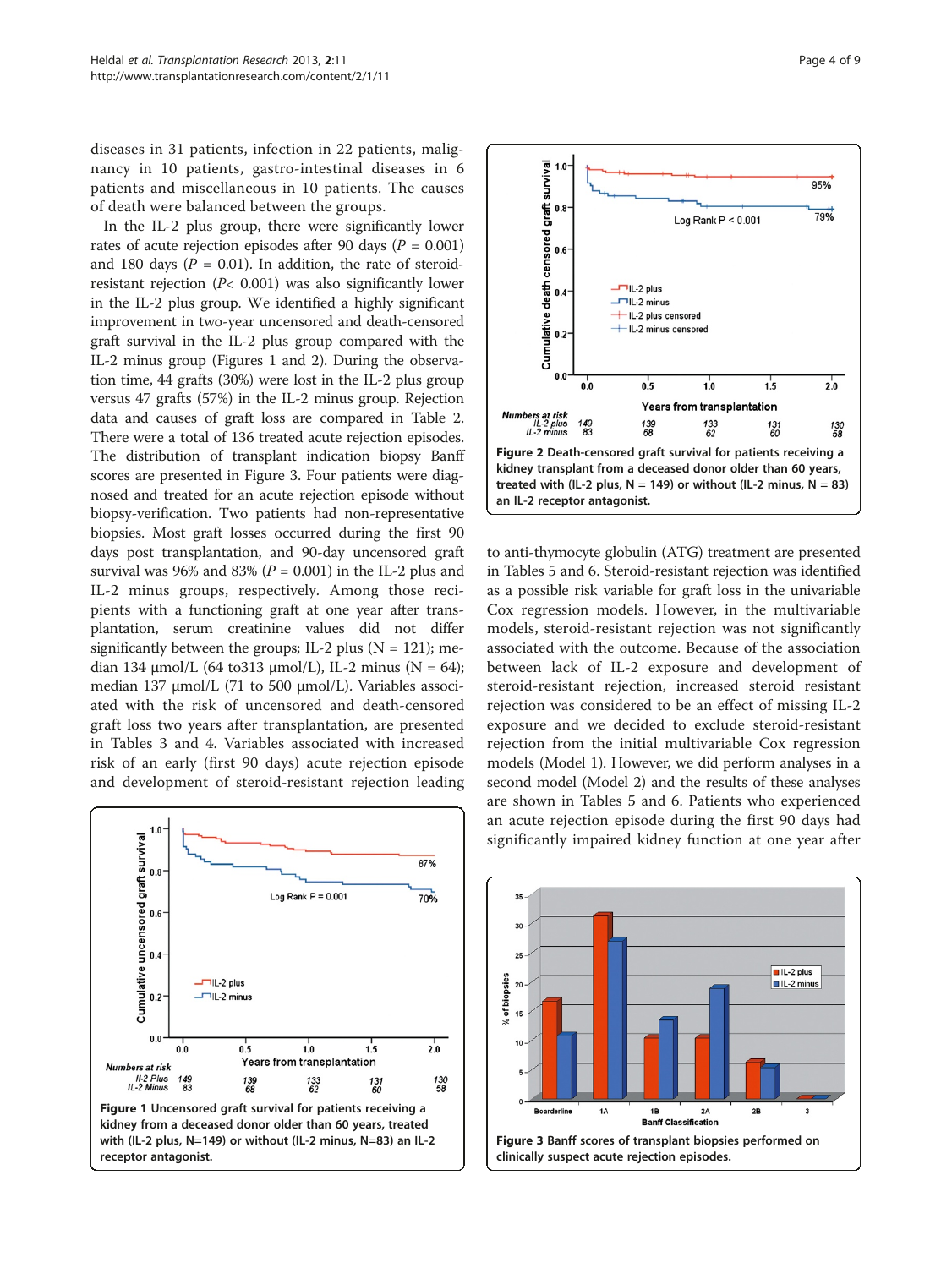<span id="page-4-0"></span>

|                             | <b>Univariable</b> |              |         |      | Multivariable model 1 |         |           | Multivariable model 2 |         |  |
|-----------------------------|--------------------|--------------|---------|------|-----------------------|---------|-----------|-----------------------|---------|--|
|                             | <b>HR</b>          | 95% CI       | P       | HR   | 95% CI                | P       | <b>HR</b> | 95% CI                | P       |  |
| Delayed graft function      | 3.58               | .93 to 6.65  | < 0.001 | 3.12 | 1.65 to 5.87          | < 0.001 | 3.23      | 1.82 to 6.09          | < 0.001 |  |
| IL-2 minus                  | 2.63               | 1.45 to 4.78 | 0.001   | 2.28 | 1.22 to 4.30          | 0.01    | 2.02      | 1.04 to 3.93          | 0.04    |  |
| Time on dialysis (per year) | 1.28               | 1.05 to 1.57 | 0.02    | 1.27 | 1.01 to 1.60          | 0.04    | 1.27      | 1.01 to 1.61          | ns      |  |
| Recipient age (per year)    | 1.03               | 1.00 to 1.06 | 0.03    | 1.02 | 0.99 to 1.05          | ns      | 1.02      | 0.99 to 1.05          | ns      |  |
| Any HLA-A mismatch          | 0.61               | 0.32 to 1.16 | 0.1     | 0.74 | 0.38 to 1.44          | ns      | 0.68      | 0.35 to 1.34          | ns      |  |
| Tacrolimus versus CsA       | 0.34               | 0.08 to 1.41 | 0.1     | 0.44 | 0.10 to 1.98          | ns      | 0.46      | 0.10 to 2.11          | ns      |  |
| Recipient gender (male)     | 1.70               | 0.82 to 3.54 | 0.2     | 1.41 | 0.66 to 2.99          | ns      | 1.36      | 0.64 to 2.90          | ns      |  |
| Donor gender (male)         | 0.72               | 0.40 to 1.30 | 0.3     | 0.80 | 0.43 to 1.49          | ns      | 0.80      | 0.43 to 1.50          | ns      |  |
| Steroid-resistant rejection | 2.17               | 1.01 to 4.67 | 0.05    |      |                       | ۰       | 1.80      | 0.78 to 4.15          | ns      |  |

 $N = 232$ ; 42 graft loss, no missing variables.

The following variables were tested in the univariable model but not included in the multivariable model: CMV-positive donor, CMV-positive recipient, presence of HLA antibodies, donor age, any HLA-B or HLA-DR mismatch, cold ischemia time and presence of acute rejection episode 90 or 180 days after transplantation.

transplantation compared with those without any rejection episode. Median serum creatinine was 164 μmol/L (range 88 to 500  $\mu$ mol/L, N = 53) in the rejection group versus 125  $\mu$ mol/L (64 to 313  $\mu$ mol/L, N = 132) in the non-rejection group ( $P<$  0.001). There was no significant difference in the number of deaths caused by infection between IL-2 minus (12 patients = 14%) and IL-2 plus (7 patients = 5%).

# **Discussion**

In this single center retrospective analysis of recipients of organs from deceased donors older than 60 years, the use of IL-2 antagonist induction was associated with improved short and intermediate (two-year) graft survival. Outcome was not associated with recipient age or HLAmatching. We identified a lower early acute rejection rate and a lower rate of steroid-resistant rejection episodes when IL-2 antagonists were used. It is noteworthy that the donor age was higher in the IL-2 plus group than in the IL-2 minus group. This may indicate that the negative effect of increased donor age can be reduced by more aggressive immunosuppressive therapy, such as induction treatment with an IL-2 antagonist. Greater

donor age and time on dialysis prior to transplantation have previously been shown to negatively affect graft survival in older recipients [\[18](#page-7-0)]. The number of grafts with primary non-function differed between the groups (Table [2](#page-2-0)). This cannot be explained by introduction of any new preservation methods or surgical techniques. When the patients with primary non-function were removed from the models, the results were robust in all models, except in the uncensored graft loss model.

The use of ECD to increase the available donor pool has been reported to result in impaired but acceptable outcomes when compared with outcomes using standard criteria donors [[19-21](#page-7-0)]. Studies describing the use of IL-2 antagonists in transplantation with ECD are scarce. Webster et al. for the Cochrane Collaboration [[7](#page-7-0)] identified 32 studies with a total of 5,854 adult recipients where IL-2 antagonists were compared with placebo. However, none of these studies focused on IL-2 antagonists and the use of ECD kidneys or kidneys from older deceased donors. They found that graft loss, including death with a functioning graft, was reduced by 25% at six months and one year but not beyond that. As seen in our study, the incidence of early biopsy-proven acute rejection

|  |  |  | Table 4 Two year death-censored Cox regression analysis |  |
|--|--|--|---------------------------------------------------------|--|
|  |  |  |                                                         |  |

|                             | Univariable |                  |         |      | Multivariable model 1 |         |      | Multivariable model 2 |         |  |
|-----------------------------|-------------|------------------|---------|------|-----------------------|---------|------|-----------------------|---------|--|
|                             | <b>HR</b>   | 95% CI           | P       | ΗR   | 95% CI                | P       | HR   | 95% CI                | D       |  |
| Delayed graft function      | 5.21        | 2.17 to 12.48    | < 0.001 | 5.04 | 2.05 to 12.42         | < 0.001 | 5.41 | 2.20 to 13.34         | < 0.001 |  |
| IL-2 minus                  | 4.13        | .78 to 9.57      | 0.001   | 4.59 | 1.91 to 11.02         | 0.001   | 3.81 | 1.53 to 9.49          | 0.004   |  |
| Time on dialysis (per year) | 1.23        | $0.94$ to $1.63$ | 0.1     | 1.20 | 0.89 to 1.62          | ns      | 1.22 | 0.91 to 1.63          | ns      |  |
| Recipient gender            | 1.72        | 0.65 to 4.58     | 0.3     | 1.26 | 0.46 to 3.43          | ns      | 1.23 | 0.45 to 3.34          | ns      |  |
| Recipient age               | 1.01        | 0.98 to 1.05     | 0.5     | 1.00 | $0.97$ to $1.03$      | ns      | 1.00 | $0.97$ to $1.04$      | ns      |  |
| Steroid-resistant rejection | 3.65        | 1.52 to 8.74     | 0.004   |      |                       |         | 2.52 | 1.01 to 6.29          | 0.05    |  |

 $N = 232$ ; 25 graft loss, no missing variables.

The following variables were tested in the univariable model but not included in the multivariable model: CMV-positive donor, CMV-positive recipient, presence of HLA antibodies, donor age, donor gender, any HLA-A, HLA-B or HLA-DR mismatch, type of calcineurin inhibitor (tacrolimus versus CsA), cold ischemia time and presence of acute rejection episodes 90 or 180 days after transplantation.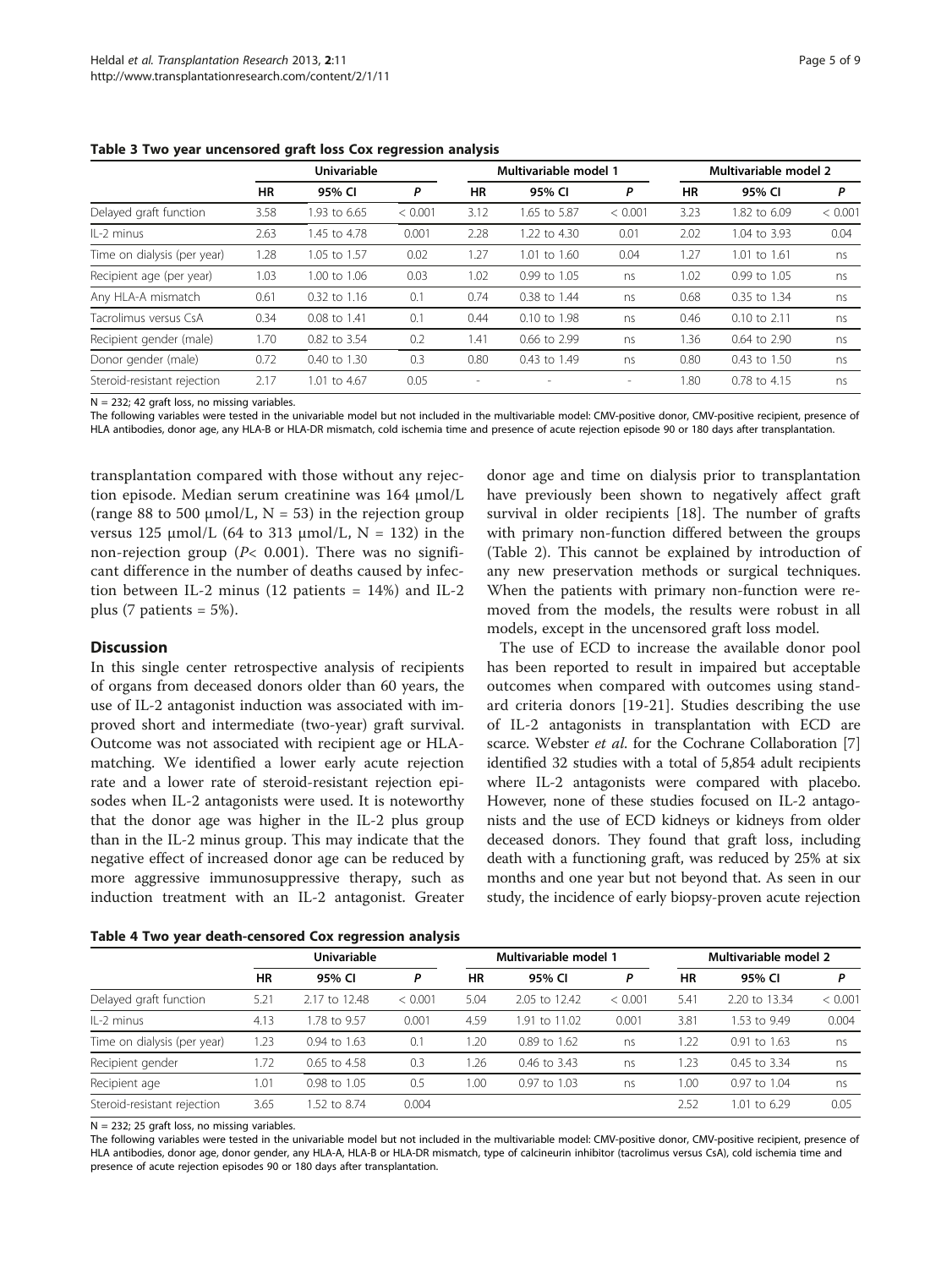|                               |      | Univariable      |       |           | <b>Multivariable</b> |       |
|-------------------------------|------|------------------|-------|-----------|----------------------|-------|
|                               | ΟR   | 95% CI           | P     | <b>OR</b> | 95% CI               | Р     |
| IL-2 minus                    | 2.87 | 1.58 to 5.21     | 0.001 | 2.42      | 1.25 to 4.68         | 0.009 |
| Any HLA-DR mismatch           | 1.98 | 1.09 to 3.60     | 0.03  | 2.32      | 1.19 to 4.52         | 0.01  |
| Cold ischemia time (per hour) | 0.90 | 0.84 to 0.96     | 0.001 | 0.90      | 0.84 to 0.97         | 0.003 |
| Tacrolimus versus CsA         | 0.20 | $0.05$ to 0.86   | 0.03  | 0.28      | $0.04$ to $1.01$     | ns    |
| CMV-positive recipient        | 0.46 | 0.24 to 0.90     | 0.02  | 0.62      | 0.30 to 1.30         | ns    |
| Time on dialysis (per year)   | 0.84 | $0.66$ to $1.06$ | 0.14  | 0.82      | $0.63$ to $1.06$     | ns    |

<span id="page-5-0"></span>Table 5 Logistic regression analysis: acute rejection episodes during the first 90 days after transplantation

N=230; 63 rejection episodes, two patients excluded because of missing variables.

The following variables were tested in the univariable model but not included in the multivariable model: CMV-positive donor, presence of HLA antibodies, donor gender, donor age, delayed graft function, any HLA-A or any HLA-B mismatch.

Recipient age 1.00 1.00 0.98 to 1.02 0.88 0.98 0.98 0.95 to 1.01 ns Recipient gender (male) 1.46 0.75 to 2.84 0.26 1.46 0.70 to 1.01 ns

episodes was also reduced. Webster et al. also compared IL-2 antagonist induction with ATG induction [[7](#page-7-0)] and found no difference between these two regimens for graft loss at any time or for clinically diagnosed acute rejection. However, they described a 75% increase in malignancy and a 32% increase in CMV disease among patients who received ATG compared with IL-2 antagonist induction. Others have described reduced patient survival after ATG induction in older (> 60 years) recipients given  $doses > 6$  mg/kg [\[22](#page-7-0)].

At our center, we have historically experienced a relatively high rate of acute cellular rejection episodes [[5\]](#page-7-0). Recipients treated with IL-2 receptor antagonist induction had a significantly lower risk of experiencing an acute cellular rejection. Perhaps even more important in an elderly population is that this induction treatment was strongly and significantly associated with a reduced rate of steroid-resistant rejection. Treatment of steroid-resistant rejection episodes with ATG may be associated with several serious complications [\[7,23](#page-7-0)], especially in a group of older patients who are receiving the majority of their organs from older donors [\[22](#page-7-0)]. We therefore regard this protective effect as very important because it leads to fewer rejection episodes and, in particular, fewer steroid-resistant rejection episodes.

As a result of the logistic regression analysis presented in Table 6, we considered that the apparent effect observed for steroid-resistant rejection was in fact mediated by lack of IL-2 exposure and was therefore a part of the causal pathway of graft loss. Accordingly, steroidresistant rejection did not satisfy the criteria for a potential confounder [[24](#page-7-0)] and was omitted from the initial multivariable models. This consideration was supported by the result of new analyses in which these two variables were tested separately and thereafter together in the same model. In these analyses we observed that the effect estimates for IL-2 receptor antagonist were only slightly changed from the univariable analysis when steroid-resistant rejection was added to the model, whereas the change was considerable for steroidresistant rejection (Table [7\)](#page-6-0).

Because of age-matching policies, most patients receiving kidneys from older deceased donors are themselves older. Concerns have been raised regarding the increased risk of serious infectious complications related to increased immunosuppressive load [[13,25](#page-7-0)]. In the present study, we were not able to detect any increased incidence of fatal infections in the IL-2 plus group. We therefore regard the use of IL-2 antagonist induction as safe, even in older recipients. Unfortunately, we have no data describing the incidence of non-fatal infectious

Table 6 Logistic regression analysis: ATG treated steroid-resistant cellular rejection

|                         |           | Univariable   |         |           | Multivariable    |         |
|-------------------------|-----------|---------------|---------|-----------|------------------|---------|
|                         | <b>OR</b> | 95% CI        |         | <b>OR</b> | 95% CI           |         |
| IL-2 minus              | 7.98      | 2.84 to 22.41 | < 0.001 | 8.04      | 2.77 to 23.25    | < 0.001 |
| Any HLA-DR mismatch     | 2.18      | 0.86 to 5.52  | 0.1     | 2.45      | 0.92 to 6.57     | ns      |
| CMV-positive recipient  | 0.38      | 0.15 to 0.94  | 0.04    | 0.59      | $0.22$ to $1.58$ | ns      |
| Recipient age           | 0.99      | 0.96 to 1.03  | 0.59    | 0.99      | $0.95$ to $1.02$ | ns      |
| Recipient gender (male) | 55        | 0.55 to 4.37  | 0.40    | .29       | 0.42 to 3.95     | ns      |

N=232; 23 rejection episodes, no missing variables.

Variables tested in the univariable model but not included in the multivariable model: CMV- positive donor, presence of HLA antibodies, donor gender, donor age, type of calcineurin inhibitor (tacrolimus versus CsA), any HLA-A or HLA-B mismatch, time on dialysis, cold ischemia time and delayed graft function.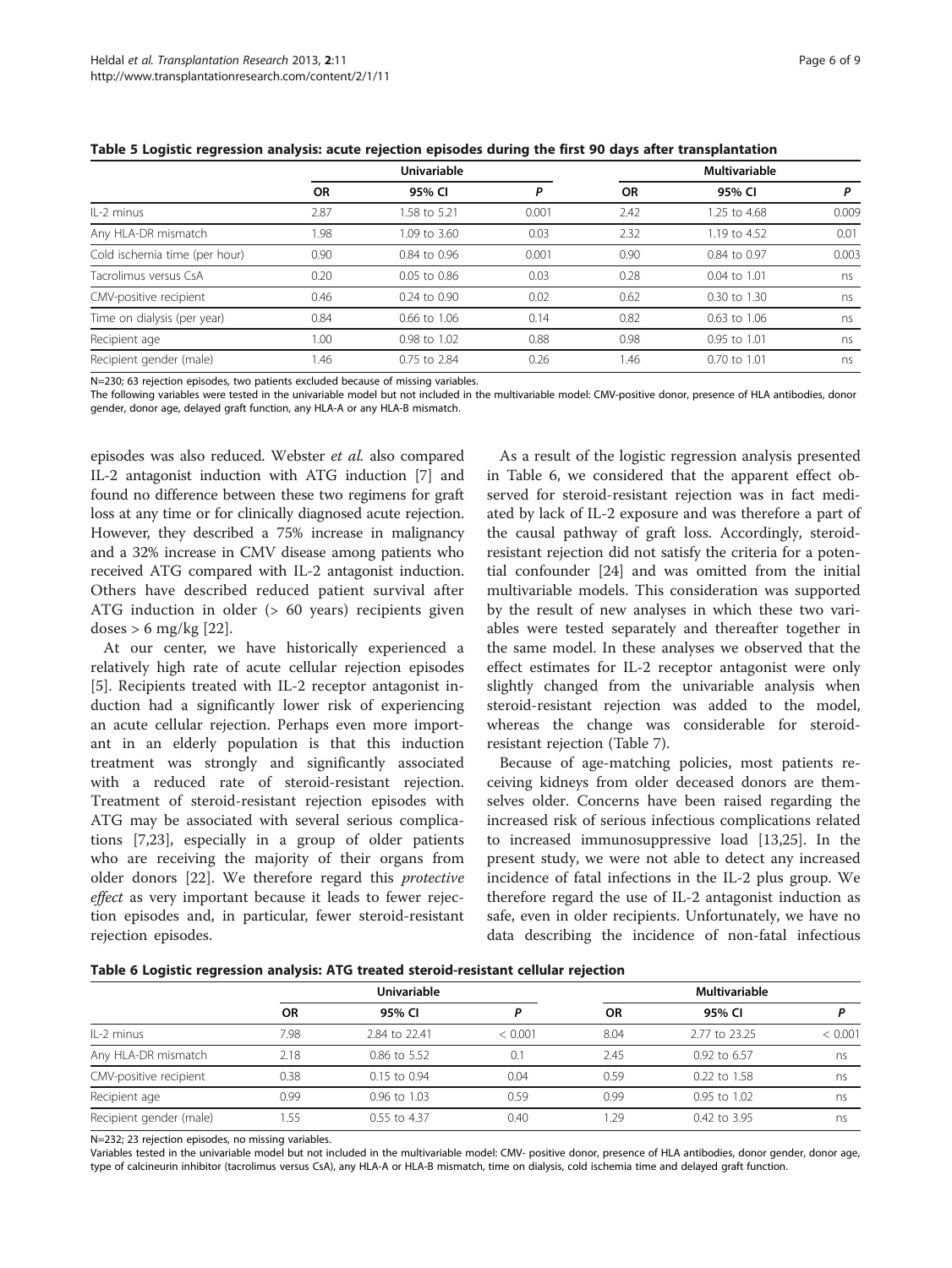|                             | <b>Univariable</b> |              |       |           | <b>Multivariable</b> |       |
|-----------------------------|--------------------|--------------|-------|-----------|----------------------|-------|
|                             | <b>HR</b>          | 95% CI       | P     | <b>HR</b> | 95% CI               | P     |
| Uncensored graft loss       |                    |              |       |           |                      |       |
| IL-2 minus                  | 2.68               | 1.46 to 4.91 | 0.001 | 2.46      | 1.30 to 4.67         | 0.006 |
| Steroid-resistant rejection | 2.23               | 1.03 to 4.80 | 0.04  | 1.46      | 0.66 to 3.29         | 0.36  |
| Death-censored graft loss   |                    |              |       |           |                      |       |
| IL-2 minus                  | 4.05               | 1.75 to 9.39 | 0.001 | 3.34      | 1.37 to 8.13         | 0.008 |
| Steroid-resistant rejection | 3.64               | 1.52 to 8.72 | 0.004 | 2.17      | $0.86$ to 5.46       | 0.10  |

<span id="page-6-0"></span>Table 7 Uni- and multivariable models for testing the interaction effect of IL-2 minus and steroid-resistant rejection

complications during the post transplant period and are therefore not able to compare the incidence of less serious infections.

Compared with those at other transplant centers, the recipients in our study had a relatively short time on dialysis prior to transplantation and the mean CIT was generally short. These are both factors that might be part of the explanation for our outcome. The presence of DGF was previously described as a risk variable for graft loss [[10,18\]](#page-7-0). In this study, we identified DGF as an independent risk variable in both multivariable regression models of graft loss, but we found no difference in the frequency of DGF between the groups (36% versus 35%; Table [1\)](#page-2-0). In the context of marginal donors, any intervention that could preserve the function of the graft and reduce the incidence of DGF would be of importance for the outcome. Improved methods for recovery of organs and graft preservation may therefore further improve the outcome of kidney transplantation with ECD [\[9](#page-7-0)].

This study has several limitations. First, it is a retrospective and observational study. However, this design does allow us to generate and test a hypothesis by identifying significant associations between several variables and the outcomes. The potential to make causal inferences is as a rule considerably less than in a randomized controlled trial [\[26,27\]](#page-7-0). Our database is, however, complete with respect to all the variables and events included in the models. Second, the size of our cohort is relatively small and the patients were allocated to the two treatment groups based on the standard protocol at the time of transplantation, not as a result of randomization. This introduces another bias, namely the possibility that improvements in medical or surgical treatment might be responsible for the results, not the introduction of an IL-2 antagonist. However, apart from the IL-2 antagonist and the introduction of tacrolimus as the standard CNI for recipients younger than 50 years (Table [1\)](#page-2-0), the standard immunosuppressive protocol has remained virtually unchanged for the whole study period. After the results of the SYMPHONY study in 2007 [[17\]](#page-7-0), however, there is reason to believe that some reduction in CNI dose has been introduced, even if the protocol is unchanged. The

CNI doses and trough levels presented in Table [2](#page-2-0) support this belief. The number of patients receiving tacrolimus (11%) is far too small to make any conclusions about which CNI should be preferred. Neither the surgical procedures nor the procedures for graft recovery and preservation at our center have changed significantly during the period of the study. Accordingly, we consider that the bias related to improved medical or surgical treatment is minor. As shown in Table [1,](#page-2-0) except for the higher median donor age, the higher rate of male donors and the higher rate of CMV-positive recipients in the IL-2 plus group, the groups were comparable.

This study is important as it addresses the utilization of kidneys from older donors. Most studies performed addressing modern immunosuppression regimens include younger recipients and do not focus on donor age. There is a lack of representation of older patients in randomized controlled trials [\[28\]](#page-8-0). The US Food and Drug Administration continues to encourage us to study the effects of new and old immunosuppressive regimens in older patients [[29](#page-8-0)]. In organ transplantation, there is also a need to focus on donor age.

In this study, we only investigated recipients of kidneys from deceased donors older than 60 years of age. ECD kidneys from deceased donors 50 to 59 years of age with defined medical criteria [[6\]](#page-7-0) were not included in the analysis. Our results are therefore representative for kidneys transplanted from older deceased donors and not automatically applicable to all ECDs. We do however believe that these older donors are the most important reserve of organs available for kidney transplantation today, and so have the largest potential for expanding the donor pool.

Finally, the relatively short observational period, which excludes us from making any conclusions about the long-term prognosis, is also an important limitation. However, previous studies have shown an obvious linear relationship between short- and long-term graft survival [[12,19,](#page-7-0)[30](#page-8-0)].

# Conclusions

Induction treatment with IL-2 antagonist is associated with a reduced incidence of acute rejection episodes and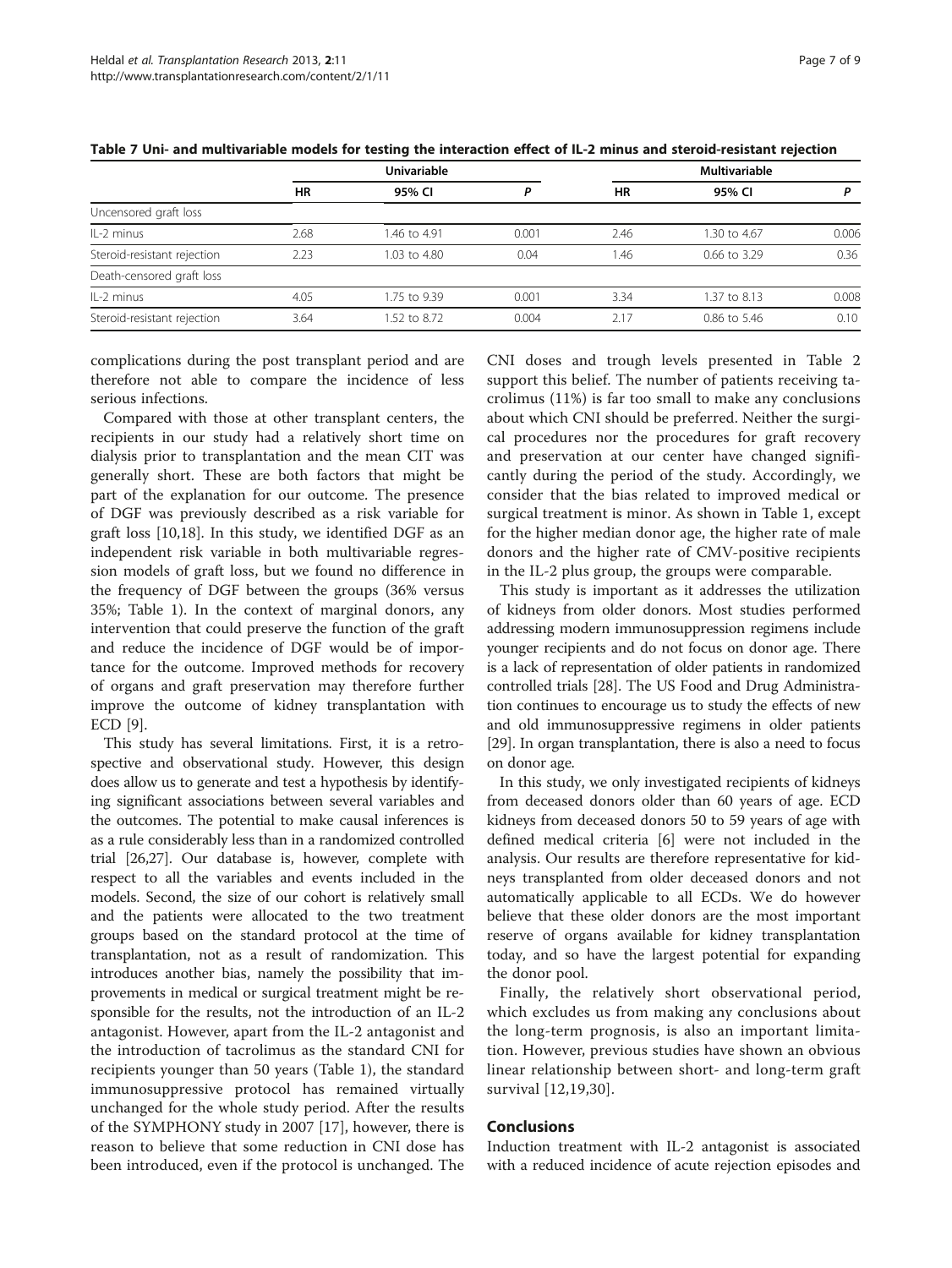<span id="page-7-0"></span>improved two-year graft survival in patients receiving a kidney from a deceased donor older than 60 years. Optimizing immunosuppressive regimens is important, and adding an IL-2 antagonist to treatment of recipients of kidneys from older deceased donors may be a way to improve the outcomes. As outcomes improve, increased utilization of kidneys from older deceased donors may be an important contribution to alleviation of the scarcity of donor organs for kidney transplantation.

#### Abbreviations

ATG: Anti-thymocyte globulin; CI: Confidence interval; CIT: Cold ischemia time; CMV: Cytomegalovirus; CNI: Calcineurin inhibitor; CsA: Cyclosporine A; DGF: Delayed graft function; ECD: Expanded criteria donor; ESRD: End stage renal disease; HLA: Human leukocyte antigen; HR: Hazard ratio; IL-2: Interleukin 2; MMF: Mycophenolate mofetil; mTOR: Mammalian Target of Rapamycine; OR: Odds ratio; PRA: Panel reactive antibodies.

#### Competing interests

The authors declare that they have no competing interests.

#### Authors' contributions

KH was responsible for design of the study, statistical analyses and is the main author of the manuscript. ST participated in the statistical analyses, evaluation of results, manuscript revision and approved the final manuscript. AH contributed to the study design, evaluation of results, and manuscript revision and approved the final manuscript. TL contributed to the study design and was responsible for collection of data from the Norwegian Renal Registry. He also contributed to manuscript revision and approved the final manuscript. AVR contributed to the study design, evaluation of results, and manuscript revision and approved the final manuscript. AF contributed to the study design, evaluation of results, and manuscript revision and approved the final manuscript. KM was the main supervisor of the study and contributed to the study design, collection of data, evaluation of results, and manuscript revision and approved the final manuscript. All authors read and approved the final manuscript.

#### Acknowledgements

The project was supported by a grant from Telemark Hospital. None of the authors have declared any conflict of interest. The results presented in this paper have not been published previously in whole or part, except in abstract format.

#### Author details

<sup>1</sup>Clinic of Internal Medicine, Telemark Hospital, 3710, Skien, Norway. <sup>2</sup>Section of Nephrology, Oslo University Hospital Rikshospitalet, Oslo, Norway. <sup>3</sup>Faculty of Medicine, University of Oslo, Oslo, Norway. <sup>4</sup>Section of Transplant Surgery, Oslo University Hospital Rikshospitalet, Oslo, Norway.

#### Received: 13 February 2013 Accepted: 18 June 2013 Published: 26 June 2013

### References

- 1. Jager KJ, van Dijk PC, Dekker FW, Stengel B, Simpson K, Briggs JD: The epidemic of aging in renal replacement therapy: an update on elderly patients and their outcomes. Clin Nephrol 2003, 60:352–360.
- 2. Kurella M, Covinsky KE, Collins AJ, Chertow GM: Octogenarians and nonagenarians starting dialysis in the United States. Ann Intern Med 2007, 146:177–183.
- 3. Macrae J, Friedman AL, Friedman EA, Eggers P: Live and deceased donor kidney transplantation in patients aged 75 years and older in the United States. Int Urol Nephrol 2005, 37:641–648.
- Port FK, Merion RM, Roys EC, Wolfe RA: Trends in organ donation and transplantation in the United States, 1997 to 2006. Am J Transplant 2008, 8:911–921.
- 5. Heldal K, Hartmann A, Grootendorst DC, de Jager DJ, Leivestad T, Foss A, Midtvedt K: Benefit of kidney transplantation beyond 70 years of age. Nephrol Dial Transplant 2010, 25:1680–1687.
- 6. Port FK, Bragg-Gresham JL, Metzger RA, Dykstra DM, Gillespie BW, Young EW, Delmonico FL, Wynn JJ, Merion RM, Wolfe RA, et al: Donor characteristics associated with reduced graft survival: an approach to expanding the pool of kidney donors. Transplantation 2002, 74:1281–1286.
- 7. Webster AC, Ruster LP, McGee R, Matheson SL, Higgins GY, Willis NS, Chapman JR, Craig JC: Interleukin 2 receptor antagonists for kidney transplant recipients. Cochrane Database Syst Rev 2010, 1, CD003897.
- 8. Heldal K, Hartmann A, Leivestad T, Foss A, Midtvedt K: Risk variables associated with the outcome of kidney recipients >70 years of age in the new millennium. Nephrol Dial Transplant 2011, 26:2706–2711.
- 9. Treckmann J, Moers C, Smits JM, Gallinat A, Maathuis MH, van Kasterop-Kutz M, Jochmans I, van der Heide JJH, Squifflet JP, van Heurn E, et al: Machine perfusion versus cold storage for preservation of kidneys from expanded criteria donors after brain death. Transpl Int 2011, 24:548–554.
- 10. Frei U, Noeldeke J, Machold-Fabrizii V, Arbogast H, Margreiter R, Fricke L, Voiculescu A, Kliem V, Ebel H, Albert U, et al: Prospective age-matching in elderly kidney transplant recipients - a five-year analysis of the Eurotransplant Senior Program. Am J Transplant 2008, 8:50–57.
- 11. Danovitch GM, Gill J, Bunnapradist S: Immunosuppression of the elderly kidney transplant recipient. Transplantation 2007, 84:285–291.
- 12. Heldal K, Leivestad T, Hartmann A, Svendsen MV, Lien BH, Midtvedt K: Kidney transplantation in the elderly - the Norwegian experience. Nephrol Dial Transplant 2008, 23:1026–1031.
- 13. Badowski M, Gurk-Turner C, Cangro C, Weir M, Philosophe B, Klassen D, Haririan A: The impact of reduced immunosuppression on graft outcomes in elderly renal transplant recipients. Clin Transplant 2009, 23:930–937.
- 14. de Fijter JW, Mallat MJ, Doxiadis II, Ringers J, Rosendaal FR, Claas FH, Paul LC: Increased immunogenicity and cause of graft loss of old donor kidneys. J Am SocNephrol 2001, 12:1538–1546.
- 15. Pratschke J, Merk V, Reutzel-Selke A, Pascher A, Denecke C, Lun A, Said A, Schonemann C, Ulrich F, Reinke P, et al: Potent early immune response after kidney transplantation in patients of the European senior transplant program. Transplantation 2009, 87:992–1000.
- 16. Oberhuber R, Ge X, Tullius SG: Donor age-specific injury and immune responses. Am J Transplant 2012, 12:38–42.
- 17. Ekberg H, Tedesco-Silva H, Demirbas A, Vitko S, Nashan B, Gurkan A, Margreiter R, Hugo C, Grinyo JM, Frei U, et al: Reduced exposure to calcineurin inhibitors in renal transplantation. N Engl J Med 2007, 357:2562–2575.
- 18. Heldal K, Hartmann A, Leivestad T, Svendsen MV, Foss A, Lien B, Midtvedt K: Clinical outcomes in elderly kidney transplant recipients are related to acute rejection episodes rather than pretransplant comorbidity. Transplantation 2009, 87:1045–1051.
- 19. Foss A, Heldal K, Scott H, Foss S, Leivestad T, Jorgensen PF, Scholz T, Midtvedt K: Kidneys from deceased donors more than 75 years perform acceptably after transplantation. Transplantation 2009, 87:1437–1441.
- 20. Fraser SM, Rajasundaram R, Aldouri A, Farid S, Morris-Stiff G, Baker R, Newstead CG, Toogood GJ, Menon KV, Ahmad N: Acceptable outcome after kidney transplantation using 'expanded criteria donor' grafts. Transplantation 2010, 89:88–96.
- 21. Rigotti P, Ekser B, Furian L, Baldan N, Valente ML, Boschiero L, Motterlini N, Perna A, Remuzzi G, Ruggenenti P: Outcome of renal transplantation from very old donors. N Engl J Med 2009, 360:1464–1465.
- 22. Patel SJ, Knight RJ, Suki WN, Abdellatif A, Duhart BT Jr, Krauss AG, Mannan S, Nezakatgoo N, Osama GA: Rabbit antithymocyte induction and dosing in deceased donor renal transplant recipients over 60 years of age. Clin Transplant 2011, 25:E250–E256.
- 23. Deeks ED, Keating GM: Rabbit antithymocyte globulin (thymoglobulin): a review of its use in the prevention and treatment of acute renal allograft rejection. Drugs 2009, 69:1483–1512.
- 24. Jager KJ, Zoccali C, Macleod A, Dekker FW: Confounding: what it is and how to deal with it. Kidney Int 2008, 73:256-260.
- 25. de Fijter JW: An old virtue to improve senior programs. Transpl Int 2009, 22:259–268.
- 26. Jager KJ, Stel VS, Wanner C, Zoccali C, Dekker FW: The valuable contribution of observational studies to nephrology. Kidney Int 2007, 72:671–675.
- 27. Stel VS, Jager KJ, Zoccali C, Wanner C, Dekker FW: The randomized clinical trial: an unbeatable standard in clinical research? Kidney Int 2007, 72:539-542.